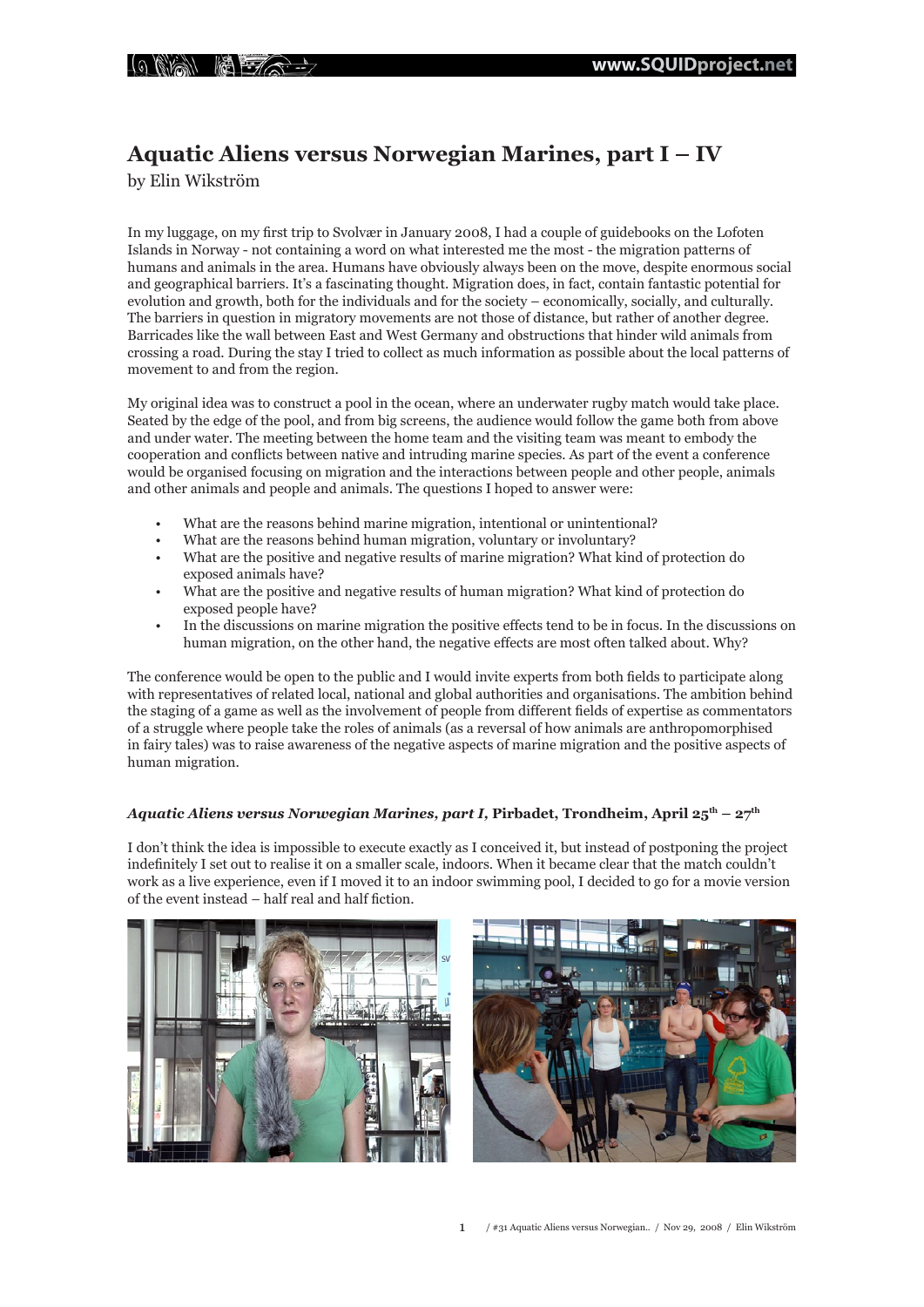$\frac{1}{2}$  (0) (1)  $\frac{1}{2}$  (1)  $\frac{1}{2}$  (1)  $\frac{1}{2}$  (1)  $\frac{1}{2}$ 

I wrote the script in collaboration with Maria Bustnes, Robert Staven, Knut Hunstad. Extras of different ages were recruited to act as supporters of the two teams and as representatives of the following authorities and organisations:

• International Maritime Organisation of United Nations, Global Ballast Water Management Programme, The Global Invasive Species Programme, International Organization for Migration, International Centre for Migration Policy Development, Ministry of Fisheries and Coastal Affairs, Ministry of the Environment, The Norwegian Coastal Administration, The Association of Norwegian Ship Owners, Norwegian Customs, Norwegian Institute for Water Research, Artsdatabanken – The Norwegian Biodiversity Information Centre, Ministry of Labour and Social Inclusion, The IMER research programme - International Migration & Ethnic Relations Research Unit, Amnesty International, Friends of the Earth, Norwegian Red Cross and Norwegian Association of Aquariums.

The films was directed by Maria Bustnes and Knut Hunstad, filmed by Öyestein Moe, Robert Staven and Elen Belseth and edited by Maria Bustnes.



### *Aquatic Aliens versus Norwegian Marines, part II***, Arken, Trondheim Academy of Fine Art, Trondheim, May 14th**

At the end of the film shoot I organised an evening of information and discussion on the theme of migration. The plan was to have two participating experts, one on the movements of marine species and another on human migration, but it proved hard to get them attend. Of the concerned local organisations the following were invited: Knut Hunstad and the Diving Group NTNUI, Torbjørn Grav and extras, Tore Heimdal, Pirbadet Swimming Pool, Karl Tangen, SINTEF – Fisheries and Aquaculture, Alf Albrigtsen, Directorate of Fisheries, Trond Nygård, Norwegian Maritime Directorate, Trond Hovstad and students at Laderjarlen collage, Ivar Myklebust, Artsdatabanken – The Norwegian Biodiversity Information Centre, Njål Petterson, Trondheim Municipality, Wollert Krohn-Hansen, Trondheimfjord Intermunicipal Harbour, Trondheim Aquarium Club, Jarle Mork, Trondheim Biological Station, NTNU, Anette Sandvik, Friends of the Earth, Live Østvik, Young Friends of the Earth, Kari Moxnes, Department of Sociology and Political Science, NTNU, Berit Berg, Department of Social Work and Health Science, NTNU, Sidsel Berit Tømmerås, Trondheim Red Cross, Tove Marie Paasche, Amnesty International, teachers and students from Trondheim Academy of Fine Art, NTNU, Ingunn Ystad, Gallery Blunk and Espen Gangvik, Trondheim Electronic Arts Centre.

The evening began with my introduction of the project *Aquatic Aliens versus Norwegian Marines, part I – IV*. Like the underwater rugby players who in the first part of the project had embodied aquatic species, I would this evening personify Ingrid Bysveen from the Directorate of Nature Management. She couldn't come to talk about the ecological and economical effects of marine introductions herself, so I became her substitute aided by a power point presentation Ingrid had made. Sadly I couldn't find anyone to inform us on human migration – globally, in Norway and in Lofoten. So I tried to convey some basic facts I had collected during the course of the project. After the screening of the film *Aquatic Aliens versus Norwegian Marines, part 1*, which at that point was still a work in progress, I recorded audience reactions to and questions raised by the film. The audience of about 35 people consisted of members of the diving club NTNUI DG, a group of art students, Karl Tangen from SINTEF and Sidsel Berit Tømmerås, Trondheim Red Cross.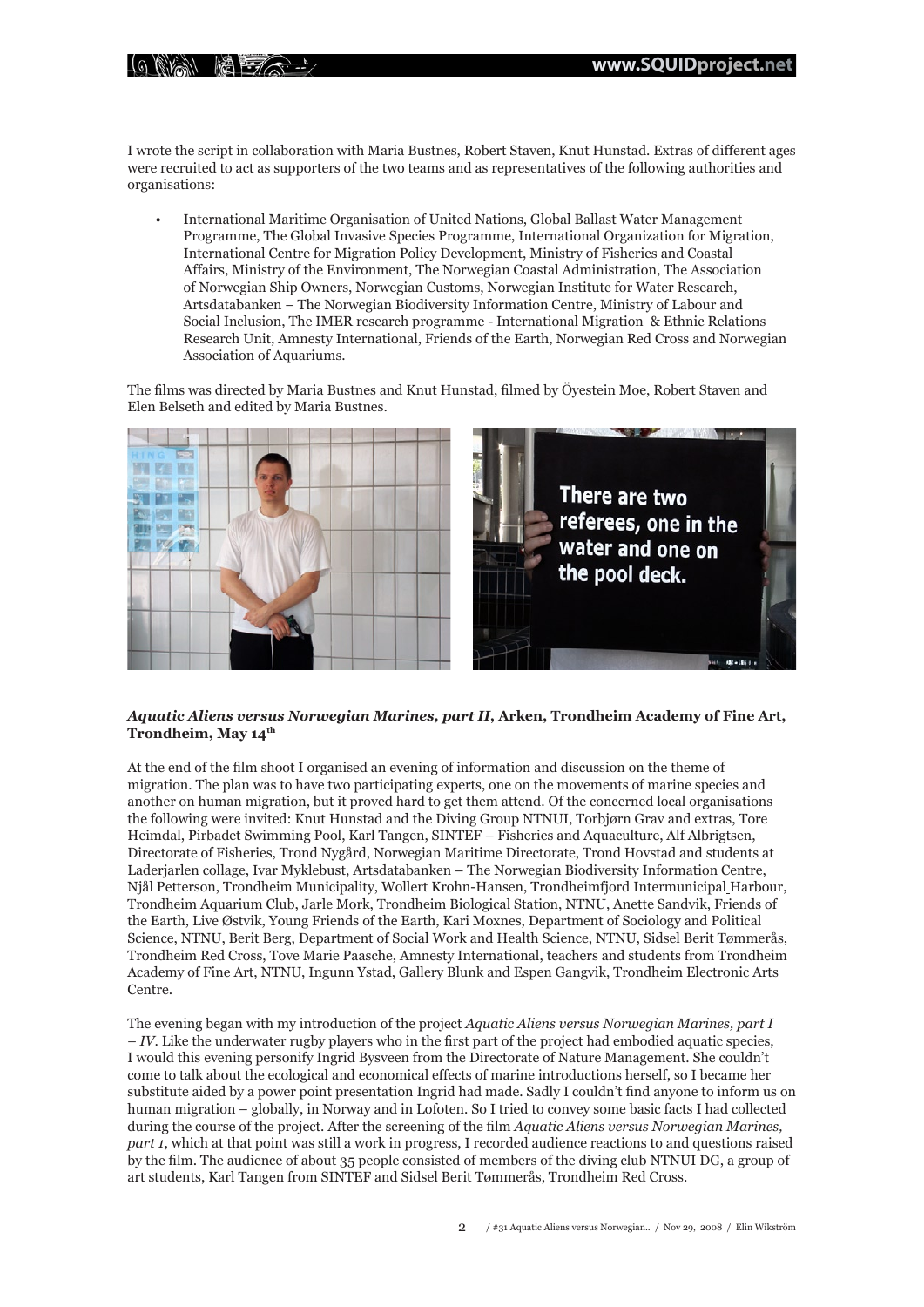# $\mathbb{C}$  and  $\mathbb{F}$   $\mathbb{Z}$   $\rightarrow$



# *Aquatic Aliens versus Norwegian Marines, part III***, Lofoten Aquarium, Kabelvåg, May 29th**

My presentation of the project during a similar evening in Kabelvåg was followed by two lectures: *Marine movements and migrations* by marine-biologist Jan H. Sundet from the Institute of Marine Research and *Migration and the global family* by the sociologist Masadur Rahman from Bodø University College. In the third part of the program, before the screening of the film, Anja Johansen from Amnesty International talked about their actions against the breaches of economic, social and cultural rights of involuntarily migrating people. There were hardly any moments of silence once I invited audience questions to the panel, which in addition to the lecturers consisted of Vågar Erdahl, Nature and Youth, Kriss Rokkan Iversen, ARCTOS – International Network for Marine Ecology in the Arctic, University of Tromsø and Kirsten Ulrichsen VIO – the refugee section of the municipality of Vågan. In addition to the local organisations corresponding to those in Trondheim, the public was also invited to the event. Though a smaller group attended the event than the screening in Trondheim, the meeting between the panel and the audience gave rise to a better discussion this time. Two participating observers, Mette Engen and Turid Ringstad, tried to document the conversations in as much detail as possible of. From the  $14<sup>th</sup>$  of May, in addition to my own notes, there's an email from one of the extras describing her experiences.

#### **Why do people and animals relocate?**

People move away and back, temporarily and permanently, within and between countries. While someone moves from a place another moves to it, and while some move from north to south and from west to east, someone else will move in the opposite direction. We move away from our parents, together with another person, we move when we have children, when we divorce, when a child leaves home and because of old age. Moving can be voluntary or involuntary. Examples of involuntary migration throughout history are slavery, ethnic cleansing and trafficking. There are many variables that make an individual relocate – economic, social and ecological. The reasons are divided into push and pull factors.

Examples of push factors:

- Lack of education or work
- Poor living conditions and opportunities
- Political and religious oppression, discrimination of women
- Oppression on the grounds of sexuality or ethnicity
- Poor medical care
- Hunger, torture, war and natural catastrophes
- Social network is elsewhere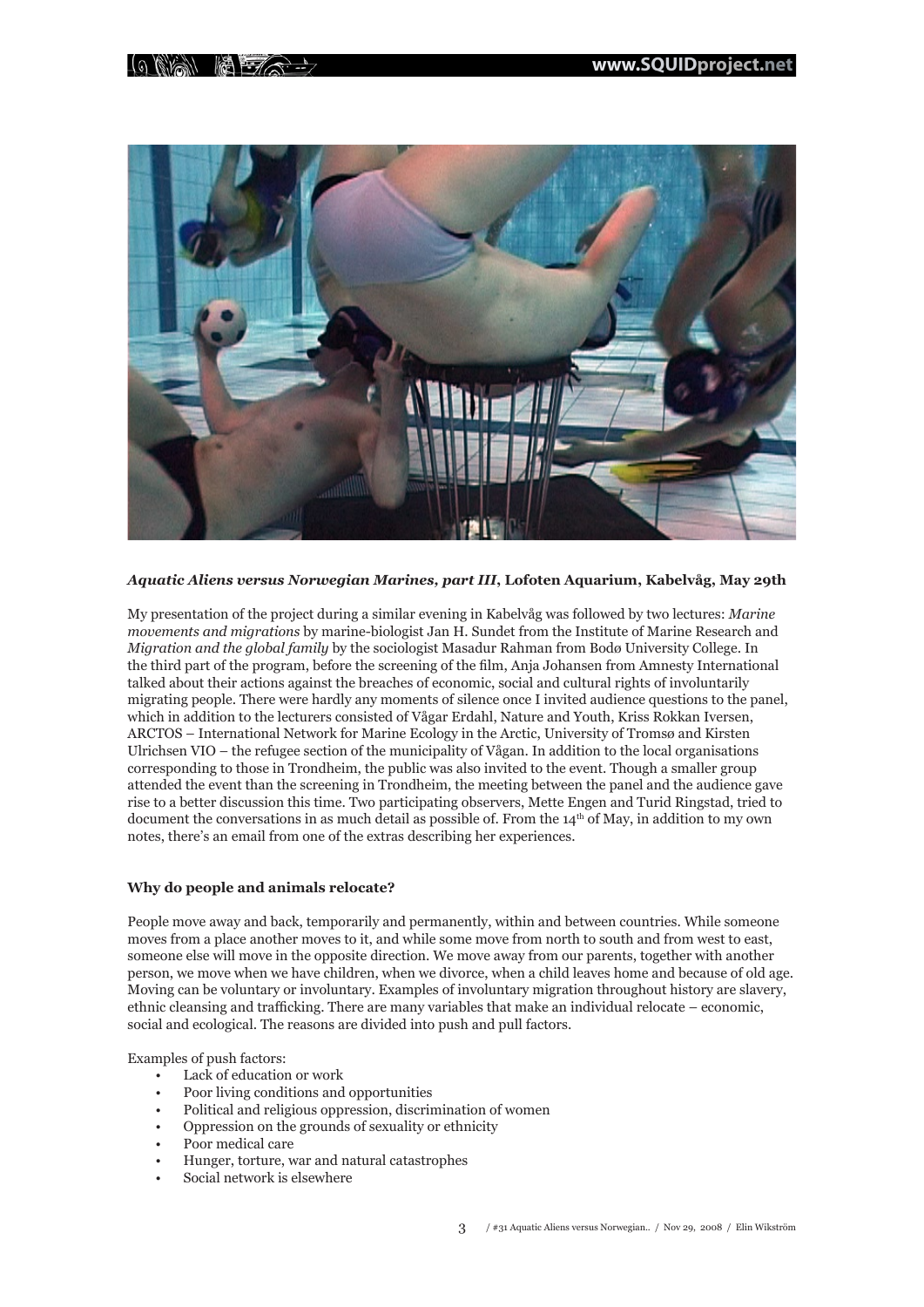

Examples of pull factors:

- Access to education and work
- Good living conditions and opportunities
- Information, freedom of speech and religion
- Good education
- Location of social network

Surveys of the patterns of migration show that we leave family, friends and environment despite the barriers facing us, if the place one heads to has more positive factors than the one left behind. Opportunities and obstacles, of course, vary from person to person.

Amongst the animals in the seas, lakes and rivers there are examples of both migrating mammals and fish. Whales move annually between arctic and tropical seas. The salmon live in the sea, but breed in fresh water. Many aquatic animals, plants and microorganisms are also transported around the world to unaccustomed areas with the aid of human interference. They spread, on purpose or coincidentally, through:

- Sea fare (ballast water from vessels and growth on the hulls)
- Marine agriculture (the cultivation of algae, fish and shellfish)
- Fishing and fish rehabilitation
- Intentional and unintentional introduction of species (the American lobster found in Norwegian waters have most likely escaped from keep nets)
- Aquarium activities

The Zebra Mussel from the Black Sea, now currently growing in number in the Great Lakes of the USA, has for instance caused considerable trouble for industry, by clogging water pipes from water works, sluices and watering facilities. From the USA a comb-jelly fish has "hitch hiked" to the Black Sea and the Caspian Sea destroying the local anchovy fishing industry. Norway has seen the arrival of more than 50 marine species alien to its waters. The King Crab is the most notorious and originates in the waters outside the Kamchatka Peninsula. After being transplanted in Murmansk it began to wander west and south along the Norwegian coastline. The crab can weigh up to 27 pounds and when fully grown it can measure five feet. Many earn great amounts of money from it, but it can also be harmful to the ecosystem. *Gyrodactylus salaris* and the disease *Furunculosis* may be the biggest economic threats to Norway. The parasite *Gyrodactylus salaris* causes skin rash that can become infected by other organisms. It spreads with living fish, dead fish as well as fish that is caught in a water but cleaned in another, and with sport fishing.

Those that spreads on their own are not counted amongst alien species, as opposed to the organisms that have moved across physical barriers they should not have been able to overcome. The consequences of the introduction of species are never completely predictable. Nothing out of the ordinary may happen but, then again, the results can be very damaging. The problem of the spreading species has over the last 10-20 years reached high status on the global political agenda. Agreements state that all countries have to deal with this. The question is addressed in various international agreements, plans for action, strategies and declarations.

- UNCLOS, the United Nations Convention on Law of the Sea
- Convention on Biological Diversity (the Rio declaration)
- FAO (Code of conduct on Responsible Fisheries)
- The Minister Declaration from the North-Sea Conference
- The OSPAR Convention
- IMO (International Maritime Organisation)

Plants, animals and algae can survive in the ballast water as well as travel in the water disposed in ports. This is how the bacteria *Vibrio Cholerae*, causing cholera, has been spread several times. The same applies to the bacteria *Costridium botulinum* that can cause lethal poisoning.

There are different techniques for overcoming the problem of organisms in ballast water. The water can be centrifuged, filters can be installed, or the water can be exposed to ultraviolet rays or to ozone. It has been proven that heating the water is one of the most efficient methods, but this requires enormous amounts of energy. The creation of firmer legislation is also delayed because:

• Techniques are still poorly developed and time consuming